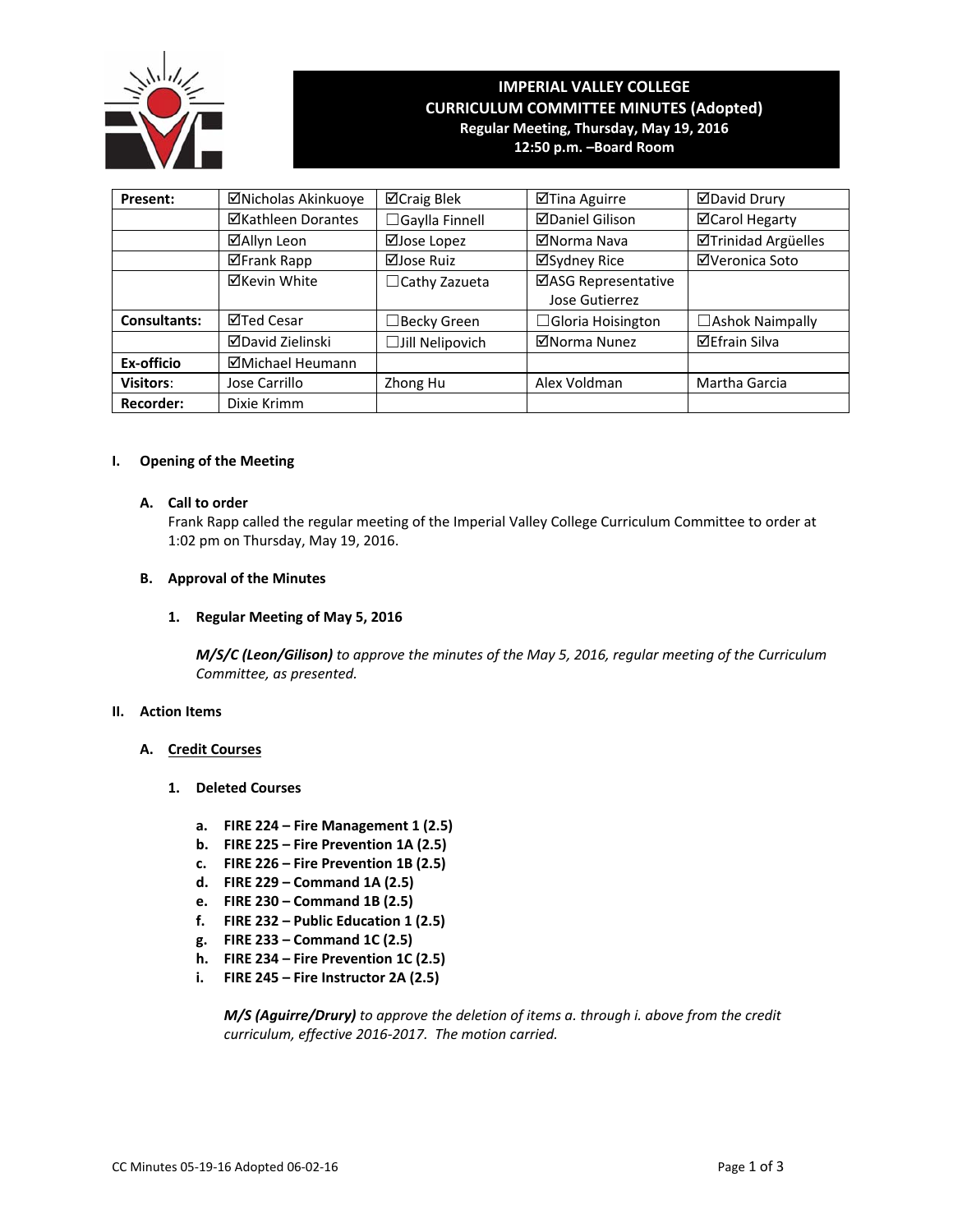#### **2. Revised Courses**

**a. ART 100 – History of Art I (3)**

*M/S (Hegarty/Aguirre) to approve the addition of large quota designation and textbook update, for ART 100, effective 2016‐2017. The motion carried.*

**b. ART 102 – History of Art II (3)**

 *M/S (Hegarty/Aguirre) to approve the addition of large quota designation and methods of evaluation update, for ART 102, effective 2016‐2017. The motion carried.*

**c. ECON 102 – Introduction to Macro Economics (3)**

 *M/S (Blek/Drury) to approve the textbook update, for ECON 102, effective 2016‐2017. The motion carried.*

- **d. FIRE 220 – Fire Apparatus Driver/Operator 1A (2.5)**
- **e. FIRE 221 – Fire Apparatus Driver/Operator 1B (2.5)**

M/S (Aquirre/Drury) to approve the title update, for FIRE 220 and FIRE 221, effective 2016-2017.  *The motion carried.*

- **f. GEOG 100 – Physical Geography (3)**
- **g. GEOG 108 – World Regional Geography (3)**
- **h. HIST 100 – Early World History (3)**
- **i. HIST 120 – United States History: Prehistory to Reconstruction (3)**
- **j. HIST 121 – United States History: Reconstruction to the Present (3)**
- **k. PHSC 110 – Physical Science (3)**
- **l. PHIL 100 – Introduction to Philosophy I (3)**
- **m. PHIL 102 – Introduction to Philosophy II (3)**
- **n. PHIL 104 – Ethics (3)**
- **o. PHIL 106 – Logic (3)**
- **p. POLS 100 – Introduction to Political Science (3)**
- **q. POLS 102 – American Government & Politics (3)**
- **r. PSY 101 – Introduction to Psychology (3)**
- **s. PSY 200 – Biological Psychology (3)**
- **t. PSY 204 – Developmental Psychology: Conception to Death (3)**
- **u. PSY 214 – Statistical Methods in Behavioral Sciences (4)**
- **v. SOC 101 – Introduction to Sociology (3)**

 *M/S (White/Drury) to approve the addition of large quota designation for items f. through v. above, effective 2016‐2017. The motion carried.*

#### **B. Distance Education Courses – Addendum Documentation**

- **a. ECON 101 – Introduction to Micro Economics (3)**
- **b. ECON 102 – Introduction to Macro Economics (3)**

*M/S (Blek/Soto) to approve the Distance Education Addendum for ECON 101 and ECON 102, effective 2016‐2017, to provide greater access and allow the inclusion of all modalities of learning, as presented. The motion carried.*